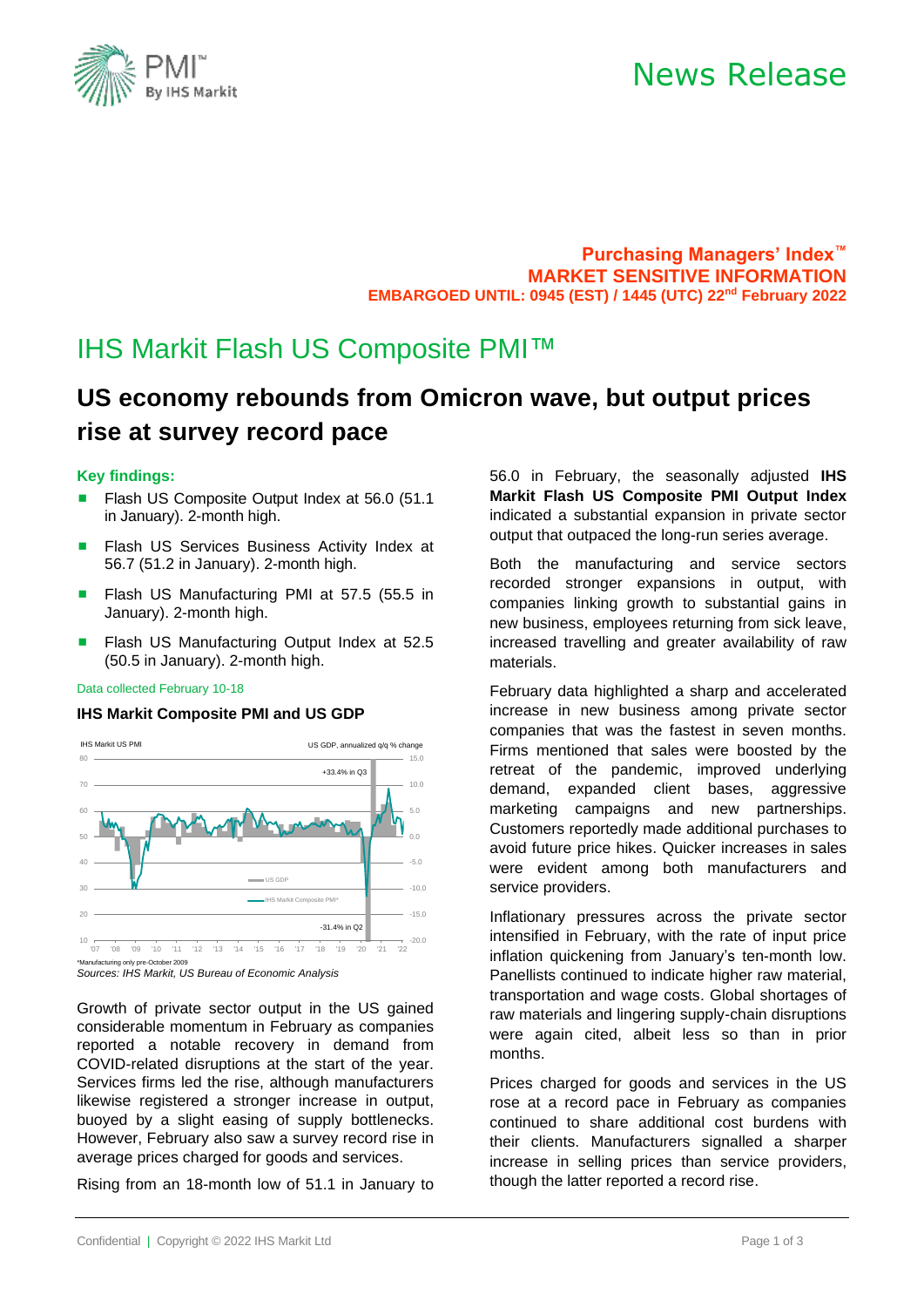

# News Release

Private sector employment expanded further in February, taking the current sequence of job creation to 20 months. Moreover, the increase was marked and the strongest since last May. Anecdotal evidence indicated that hiring activity stemmed from sustained gains in new work and an associated rise in output requirements. Goods producers posted a moderate expansion in staff numbers, while jobs growth quickened to a nine-month high among services firms.

### **IHS Markit Flash US Services PMI™**

At 56.7 in February, up from 51.2 in January, the seasonally adjusted **IHS Markit Flash US Services PMI™ Business Activity Index** highlighted a substantial and accelerated upturn in output.

Boosting the latest rise in business activity was a quicker increase in new work intakes. Companies noted the strongest expansion in sales since last July. International demand for US services also strengthened in February.

With demand conditions improving, service providers continued to hire extra staff. The increase was marked and the fastest in nine months.

On the price front, there were sharper increases in both input costs and output prices. Notably, the rate of charge inflation hit a series peak.

#### **IHS Markit Flash US Manufacturing PMI™**

The **IHS Markit Flash US Manufacturing** *Purchasing Managers' Index™* **(***PMI ™***) 1** rose from 55.5 in January to 57.5 in February, signalling a stronger improvement in business conditions across the sector. Although the Suppliers' Delivery Times Index continued to inflate the PMI, the latest reading was also boosted by stronger increases in output and new orders.

Production rose at a quicker rate in February, albeit one that was moderate relative to those registered in 2021. Anecdotal evidence indicated that growth was hampered by raw material scarcity, supplychain disruptions and labour shortages.

Factory orders increased at a sharp and accelerated pace in February, prompting firms to resume their hiring efforts after a blip in January. Export sales likewise expanded, with growth hitting a five-month high.

<sup>1</sup> Please note that IHS Markit's PMI data, flash and final, are derived from information<br>collected by IHS Markit from a different panel of companies to those that participate in the<br>ISM surveys. No information from the IS PMI.

In contrast to the trend seen in the service sector, input cost inflation among manufacturers eased to a nine-month low midway through the quarter. That said, the rate of inflation remained elevated and outpaced that seen for services.

Additional cost burdens continued to be transferred to clients, as evidenced by another increase in factory gate charges. The rate of output price inflation was sharp and the fastest in three months.

Finally, manufacturers continued to purchase additional inputs for use in the production process, with the rate of input buying growth improving to a five-month high. Suppliers' delivery times meanwhile lengthened to the least extent since last May.

## **Comment**

Commenting on the PMI data, **Chris Williamson, Chief Business Economist** at IHS Markit, said:

*"The pace of economic growth accelerated sharply in February as virus containment measures, tightened to fight the Omicron wave, were scaled back. Demand was reported to have revived and supply constraints, both in terms of component availability and staff shortages, moderated.*

*"With demand rebounding and firms seeing a relatively modest impact on order books from the Omicron wave, future output expectations improved to the highest for 15 months, and jobs growth accelerated to the highest since last May, adding to the upbeat picture.*

*"The service sector rebounded especially impressively, accompanied by a more muted upturn in manufacturing. Goods producers remain hamstrung by supply shortages which, although easing to the lowest since last May, continued to severely limit production growth, resulting in a further large rise in backlogs of work.*

*"The supply constraints also contributed to a further marked increase in firms' costs, which rose yet again at another near-record pace in February. Increasing numbers of companies sought to pass these higher costs on to customers, resulting in the largest increase in average prices charged yet recorded by the survey.* 

*"With growth rebounding sharply amid resurgent demand, and price pressures rising again to an all-time high, the survey will add to expectations of a more aggressive policy tightening by the FOMC."*

 *-Ends-*